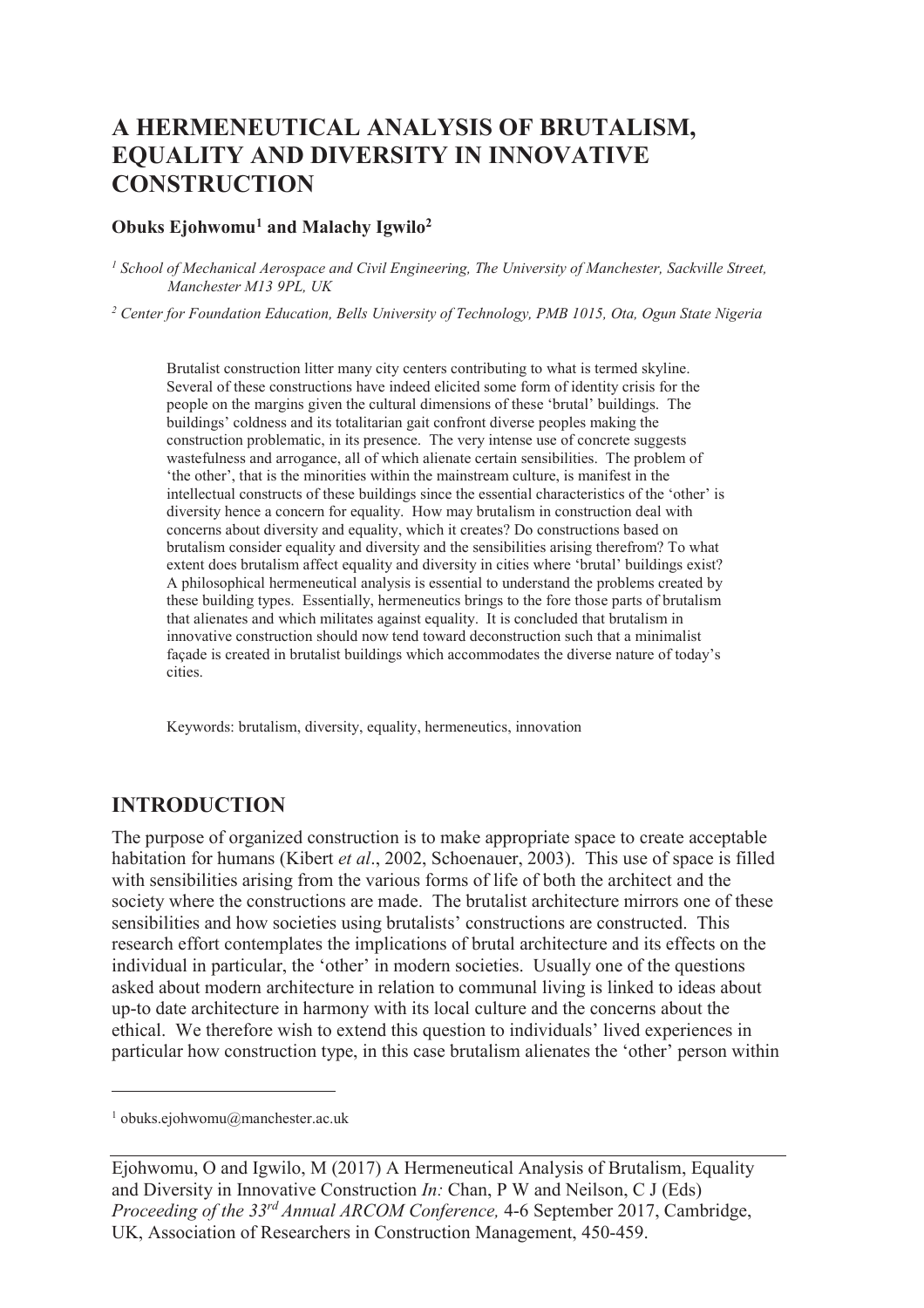a Westernized local culture or where Western culture is mainstream in a diverse community. In this context, our paper dwells on creating a hermeneutical approach to brutalist architecture and establishing a thesis that brutalism alienates the 'other' in Western societies where it is used in buildings. Pertinent questions are asked and answered. Who is the 'other' in society? How do buildings affect the 'other'? What can be done so that buildings are integrative in terms of accommodating all citizens and respect diversity? Attempts are made to answer these questions. Brutalism poses a particular research interest since it represents an example of how architectural ideas seeking to maximize constructed spaces create problems in the spaces leading to alienation and dissonance in social spaces. Therefore the aim of this paper is to show that brutalist architecture is problematic in terms of alienating 'the other' in Western societies. Consequently, it infringes on the idea of diversity/toleration on which many modern societies are based on. It is suggested that minimalism, with a bent toward critical regionalism should serve as opposites of brutalism, and they can indeed be incorporated into a brutalist façade to achieve a more inclusive and regional outlook that will better accommodate 'the other' in Western societies where brutalism holds sway.

#### **Brutalism and Construction**

Many interesting ideas have been put forth trying to describe brutalism as a construction type and an architectural philosophy. Brutalism of the nineteen fifties refers in name to (among other things) the An Brui propounded by French critic Michel Tapie. Brutalism also claims relations with American Abstract Expressionism and Italian artists, such as Alberto Burri, whose work led to the later Arte i'oura (MacArthur 2005). A lot of scholars (for instance Zein 2012, MacArthur 2005, Hauvel 2015 and Stalder (2014) among others) describing brutalism suggest that brutalist buildings are usually known with striking repetitive angular geometries which stands out, and, where intense concrete is used, often revealing the texture of the wooden forms used for the in-situ casting giving vent to a nineteen century architecture type.

Several buildings have the above characteristics and such characteristic litter city centers worldwide. However, there are several criticisms against brutalist architecture. It is believed by critics (for example Darlrymple (2009) that Brutalism makes the style unfriendly and uncommunicative, instead of being integrating and protective, as its proponents intended. Brutalism also is criticized as disregarding the social, historic, and architectural environment of its surroundings, making the introduction of such structures in existing developed areas appear starkly out of place and alien. Darlrymple (2009) submits that brutalism 'seems designed to overawe, humiliate, and confuse any human being unfortunate enough to try to find his way in it…..a style of soulless architecture'.

This criticism shows the general perception of this architectural type among its critics, which in making use of space, redefines it in an unexpected way. This use of space is unexpected since there are issues that arise in its use. It acquires new meanings for many people it intends to serve. For instance, according to Allison and Smithson (1957), 'Brutalism tries to face up to a mass-production society, and drag a rough poetry out of the confused and powerful forces which are at work. Up to now Brutalism has been discussed stylistically, whereas its essence is ethical in the sense that it tried to solve housing problems. Reidel (2013) says that brutalism is a pursuit of anti-beauty and this makes brutalism controversial.

So there is a barrage of descriptions about brutalism which goes to suggest that brutalism is a minority idea in architecture and construction but which has garnered prominence because of its style and successful presence in many city's skylines. Despite this near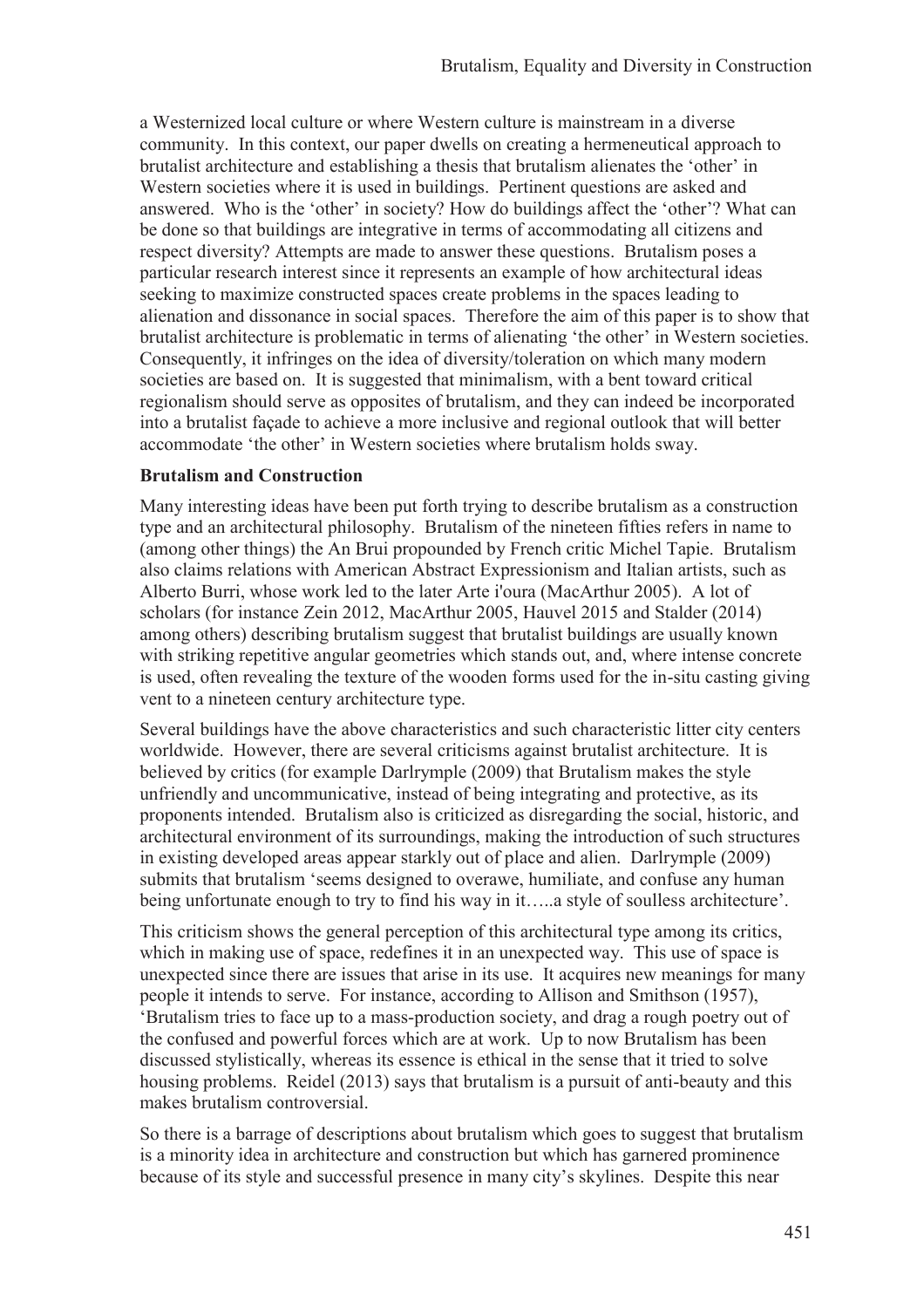rejection of brutalism by many, brutalism is bouncing back in what is called 'new brutalism'. After the surge of brutalism in the 1950s, the period after the Second World War, and its subsequence subtle disappearance, it is now back to take some prominence once again as architectural scholars discuss it again to see its merits. The merits of brutalism lie in its immense appropriation of space. It creates a lot of opportunity in creating an all-encompassing human dwelling, which helps in solving the problem of accommodation in cities.

If brutalism is seen by its critics as 'soulless' and 'ugly' or is out to 'humiliate', then it can be argued that brutalism create alienation problems. Although non-minority residents may be alienated by brutalism, our interest here is in the minority, 'the other'. The 'other', people of minority cultures whose living experiences and history does not accommodate brutalism since it is not like anything they are used to in their cultures. Brutalism creates 'Otherness' in its distancing from the client community. In other words, the diversity of the communities that normally house brutalist architecture is not taken into cognizance in brutalist designs since the designs are usually done not to appeal to the general sense of community sensibilities but simply to house more people and make use of space.

It also ignores any kind of regional perspective immanent in society and this creates some form of environmental totalitarianism. According to Darlymple (2009) brutalist structures represent an artefact of European philosophical totalitarianism, a spiritual, intellectual, and moral deformity, which is cold-hearted, inhuman, hideous, and monstrous. The rise of the modern movement in architecture, which brutalism is part, was inspired and motivated by the rise of industry and not having people's cultures in mind. Such an alliance between creativity and technology exists in the concurrent rise of the historic avant-garde whose shock techniques stemmed from a celebration-of and reaction-to science and production. Industry became aligned with a new 'concrete' utopia (Banham, 1960: 7), a utopia that alienates since its creations does not center of diversity or cultural sensitivities.

### **The Construction of 'The Other'**

It is imperative that when considering the idea of diversity within a given social space, it is important to note the presence of 'Otherness' in such a social space. This is because each social space has an original culture and then other cultures come in to interact with this 'original culture'. This coming together, if successful creates a lived success of social interaction. There are many ways of articulating the other. One of those that have articulated the idea of 'the other' was the Philosopher Emmanuel Levinas (see Levinas 1981). He perceived 'the other' to be an ethical concept pointing towards humans relations. Levinas' writings on 'the other' show that his concern is in the ethical arena where human's dwell. Thus this is ethical concern is not the ethics philosophers ordinarily understood as system of morals and prescriptions. He points 'the path not to a theory of ethics but of orienting the subject towards acknowledging and responding to the 'ethical', before it is categorized by knowledge'. As Derrida noted, what Levinas proposes to understand is the 'essence of the ethical relation in general (Derrida 1978).

So in constructing the other we look for what the other is in relation to what we are. There is that difference, that differentiation of the self from other people. The other becomes problematic when the 'self' attempts to subsume the other into the 'same', then there is violence done against the other. There is an ethical responsibility not to violate the other by reducing it to one's own system of thought, one's own system of building houses. The violence arises in ignoring this ethical call. Ignoring the call is also to view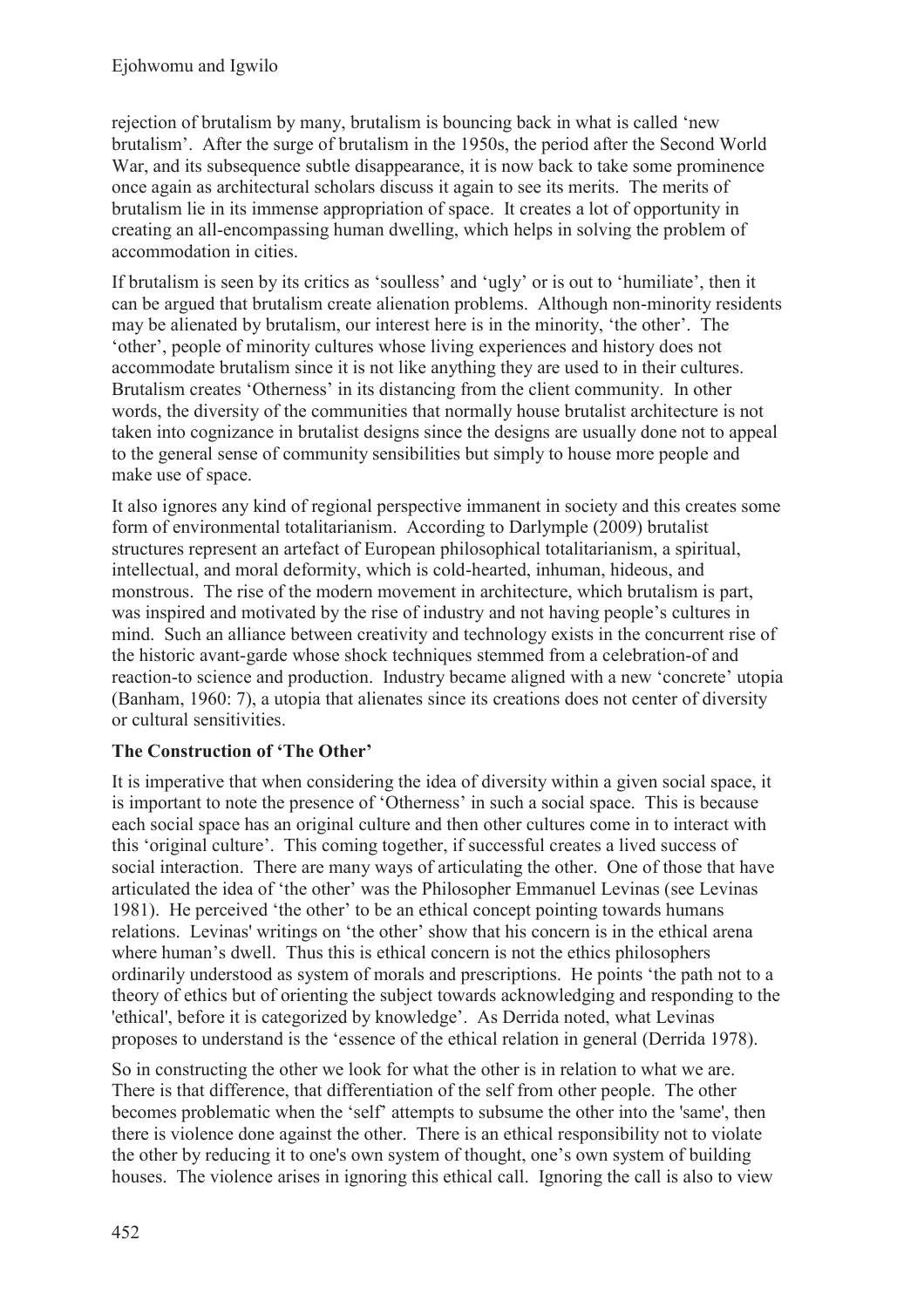the other as an object of knowledge (Sarukkai, 1997). Doing so only eliminates the identity of the other and re-figures it in the eyes of the subject, thereby incorporating the other into the identity of the constituting subject (Powell 1995). The dominant ideas in the world today are Western in character and these are spread through various contacts of the West with other cultures leading to a degree of sameness of cultures in the world (Morgan, 2007, Tallman, 2013). Western culture, often equated with Western civilization refers to those social norms, ethical values, traditional customs, belief systems, political systems, languages and technologies that have direction connection to Europe in terms of origins. This Western oriented culture or way of life has now become the principal force in world civilization influencing other cultures. Other non-western cultures, in particular Africans' or black people, with no dominating powers are aptly 'the other' in the global context. So there is the palpable 'other' the one that is not Western, the one whose ideas of a building is not accommodated by brutalism, which is a Western idea.

The concept of 'the other' is also linked to the idea of nation-state or nationalists' ideas. Nation states necessarily emphasize the binary opposition "we" and "them". These nations were created to cater for a particular people and these people will have to compete for resources to stay alive or disappear. According to (Triandafyllidou 2001), "the notion of the other is inherent in the nationalist doctrine itself. For nationalists (or simply for those individuals who recognizes themselves as members of a national community) the existence of their own nation presupposes the existence of other nations too. Moreover, as history and Gellner (1983) teach us, the course of true nationalism never did run smooth.

Thus, most of the nations' existing today had to fight to secure their survival and to achieve their independence. For most national communities, there have been and there probably still are significant others, other nations and/or states, from which the community tried to liberate and/or differentiate itself". The globalization culture concerns the activities of nations in constant opposition to each other. It is the triumph of the Western States that has enthroned globalization as the currency of engagement for the whole world. This triumph also presupposes a general belief that what is Western is also good and so when brutalism is constructed, it is expected that 'the other' should accept it as a form of acceptable building style. The result, of this type of imposition 'has been the acquisition of an aura of superiority for Western cultures and an imposition of a sense of inferiority upon non-Western ones' (Malik, 2000).

#### **Hermeneutics of Brutalism: Mediating Between Brutalism and 'The Other'**

Hermeneutics has become one of the alternative voices of contemporary philosophy used in assessing the human intellectual and social conditions in terms of making what is implicit, explicit. It has long become mainstream in philosophy and has garnered profound influences. Hermeneutics has arisen also as a response to the totalizing and perennial nature of epistemology, which seeks to assert that knowledge and understanding are indeed a-historical and apodictic entities. Given the rise of post modernism and also the consequences of (Gettier 1963) counter examples, hermeneutics has become a viable alternative voice in bypassing the protracted debate about traditional epistemology and Kantian ideas of epistemology which has characterized twentieth century philosophy. Maddox (1985) analyzed hermeneutics to designate a classical discipline that formulated rules for correctly interpreting texts as was found in early forms of biblical studies, philology and jurisprudence.

The philosophical discussion of hermeneutics according to Maddox, deftly began in the nineteenth century, likewise initially engaged in the development of rules for proper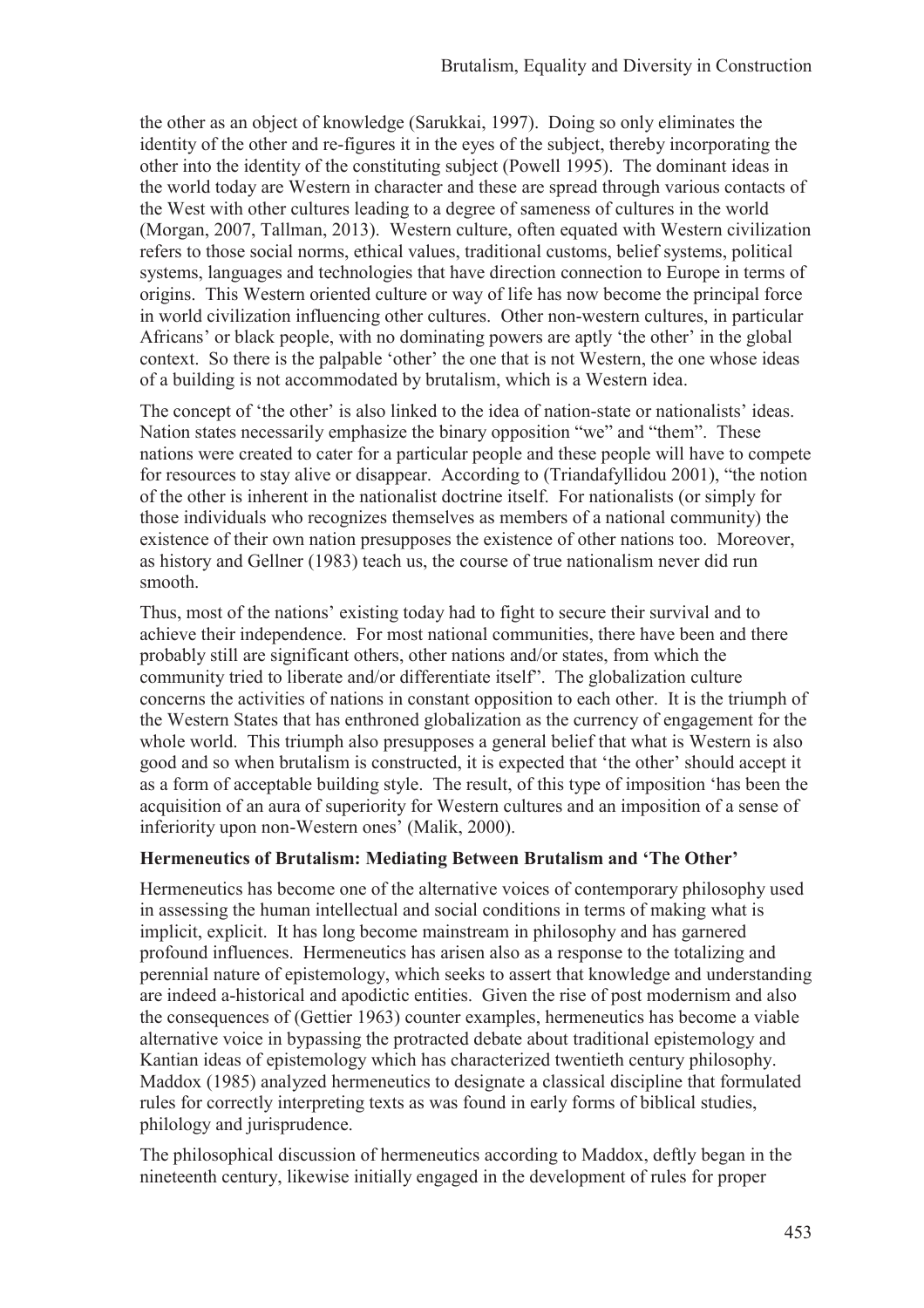interpretation. As the discussion about hermeneutics developed, its attention shifted to the more basic question of the conditions of the very possibility of understanding. The distinctive characteristic that emerged in this 'hermeneutic' discussion of understanding was a rejection of classical Cartesian and Kantian epistemology. Indeed, hermeneutics has more or less taken the place of epistemology for these philosophers. To be sure, they usually refuse to identify hermeneutics with epistemology, but this is due to the empiricist and reductionist connotations, which they sense in the latter term. There are essentially two problems, which hermeneutic philosophers have with traditional epistemology. First, they disagree with the reduction of the entire cognitive process to a single model drawn basically from the natural sciences - i.e. empirical observation. Second, they reject the ahistorical conception of the knower as one who stands outside of that which is known and imposes meaning upon it.

So, critical hermeneutics is used to assess tradition in other to correct it based on human interests, with hindsight on history and horizons (Habermas, 1987). In other words, each human idea, in this case, brutalism, must be examined as a historical process that has arisen to enhance human life. Similarly its contours and dimensions must be examined to show that there are no personal and sectional appeals inherent in it since if there are such flaws, it cannot then serve humans interests, as a whole. Where critical hermeneutics is humanistic in essence and seeks to use philosophical arguments to remove merely pragmatic or existential components from ideas and enshrine in the idea progress for humanity if that is possible. The major hermeneutical theorist of this idea was Jurgen Habermas. Habermas (1987) articulated the fact that not all tradition is acceptable or desirable. So the project of hermeneutics is to correct tradition as such, in this case brutalism. Correcting it means inculcating emancipatory cognitive interest in it. In some cases due to historical developments, in some concepts or tradition, it is impossible to have an inter-subjective correction of a concept so the concept is discarded as being sectional or detrimental to sociality. There is an understanding that 'a hermeneutical approach realizes that both the work and its interpreter are products of history and are shaped by a horizon of questions, concepts, assumptions, affects, habits, stories, images, and convictions that only fully enters our conscious awareness through something like a Socratic dialogue with the past'.

To do a hermeneutics of brutalism will require dissecting its ethical and social dimensions to see the reasons behind this type of construction and whether it can serve the overall human interests without alienating citizens and also establish a thoroughgoing interpretive trustworthiness. The interpretation given should be trusted despite oppositions. 'What does it mean to understand or interpret?' is a central hermeneutic question (Palmer 1969, Porter and Robinson 2011, van Manen 2014). How can we interpret brutalism is a question central to this paper. Since various considerations and questions are raised in interpreting, why is it, for example, that different individuals, groups, and historical eras, cultural groups may understand the same book, painting, musical composition, or architectural work differently? Becomes our central question. From a hermeneutical standpoint, the understandings and interpretations of any text are said to be inexhaustible in the sense that how the text is examined and understood by any interpreter can be somewhat or greatly different from what the original creator intended. In addition, these meanings and interpretations can vary because of differences among interpreters or because of historical shifts in psychological, social, and cultural concerns or sensibilities (Gadamer 1989, Palmer 1969). This is true when interpreting building as well. Given the fact that those interpreting buildings can come from diverse backgrounds and horizons, many dimensions of interpretation can be given.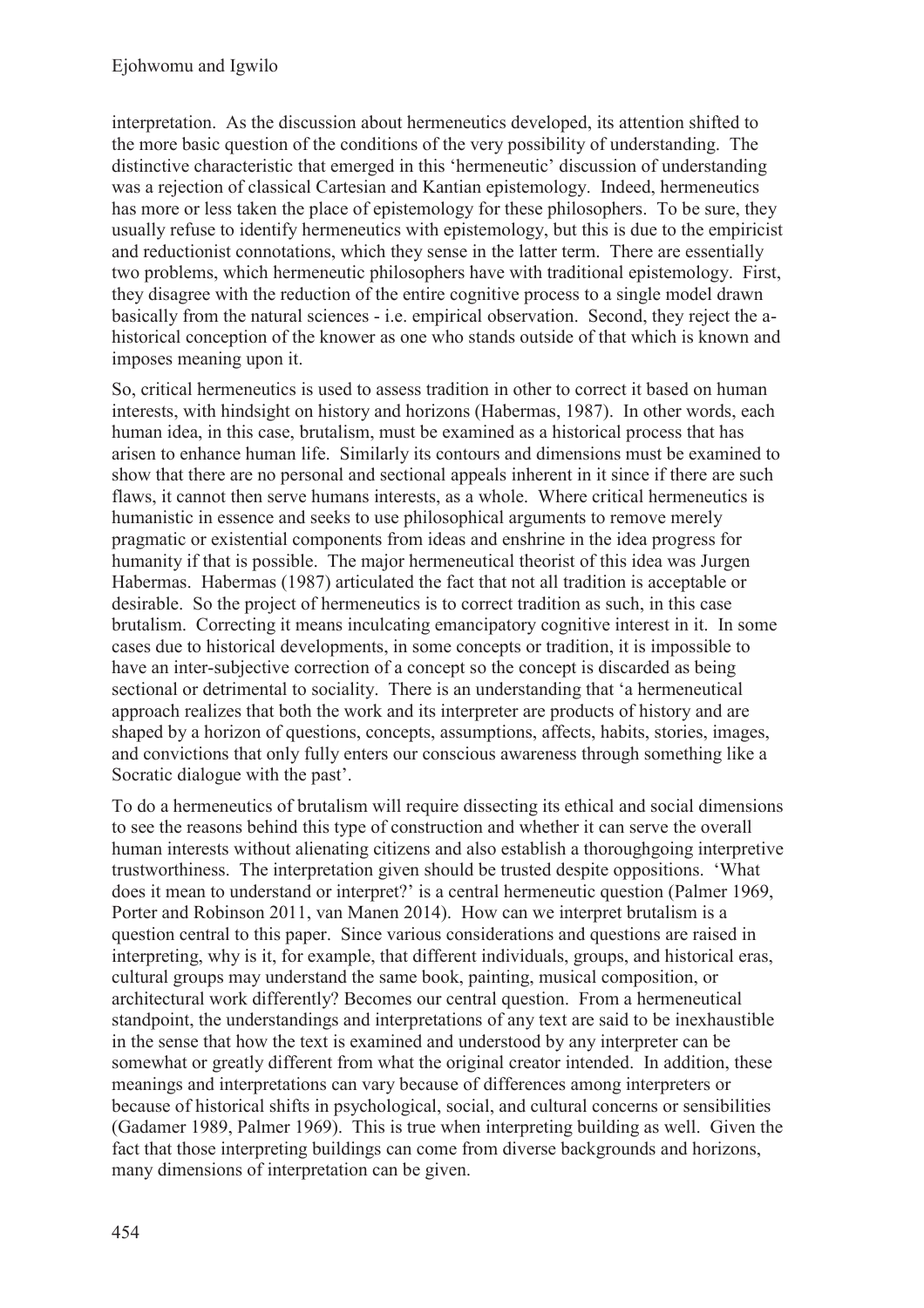To interpret brutalism and its effects on the other in Western Societies we must consider the situation of the 'other' since this other is the interpreter who looks at brutalism and abhors it. As we have articulated, 'the other' here are Africans and other non-Westerners. Jones (2000) submits that the most helpful hermeneutic focus when dealing with a building type is what he calls the 'ritual-architectural event'. According to him, it is not buildings but the human experience or apprehension of buildings that we must focus on. This means that 'the locus of meaning resides neither in the building itself (a physical object) nor in the mind of the beholder (a human subject) but rather in the negotiation or the interactive relation that subsumes both building and beholder - in the ritual architectural event in which buildings and human participants alike are involved. Meaning is not a condition or quality of the building, of the thing itself; meaning arises from situations'. Hence it can be argued that what 'the other' sees in a building presupposes a special kind of horizon. One cannot simply claim that an interpretation of brutalism given by 'the other' is not true or disagreeable since the person disagreeing in not in the same 'situation' culturally with the other. Rather attention should focus on founding rules of interpretation within the others' horizon. This is why Madison (1988) asked: "how is one to decide which of two or more conflicting interpretations is the better, and to do so impartially, non- arbitrarily, if there are no general, recognized criteria one can appeal to?"

To answer this question, we note that to interpret from the stand point of difference there must be comprehensiveness, which must take into cognizance of history, lived experiences, and culture (Wachterhauser 1996). It is when looking at these from the point of view of 'the other' that we know if the interpretation given is tenable. 'The other' in this context being Africans and non-Westerner in looking at brutalism are indeed seeing an alien structure that has not appeared in the forms of life. The African's lived experiences must include slavery, colonialism, and poverty (Serequeberhan, 1994). With this in mind, we can indeed submit that when the other apprehends brutalism, it alienates the other when the other is situated in the above articulated horizons and the other views it as harmful and unacceptable. According to Baumbergera (2015) 'We criticize other works for the harm they cause to the environment, for their negative impact on the health or well-being of human beings, for the morally reprehensible attitudes they convey or the morally despicable functions they serve. Such assessments of architectural works are of an ethical nature, or at least possess an ethical dimension'.

Following Baumbergera (2015), a hermeneutics of brutalism, that is making what is implicit, explicit in brutalism reveals that brutalism, as a construction type, with its robust presence, alienates the persons whose cultures do not view buildings as such. Brutalist constructions do not even consider issues of diversity and alienation. The buildings, based on brutalist perspective, come into existence to appropriate space in a more encompassing manner and to create a presence different from what is already in place. Indeed, 'brutalism is criticized as disregarding the social, historic, and architectural environment of its surroundings, making the introduction of such structures in existing developed areas appear starkly out of place and alien' (Baumbergera 2015). This is because 'brutalist buildings are formed from concrete. Instead, a building may achieve its Brutalist quality through a rough, blocky appearance, and the expression of its structural materials, forms, and (in some cases) services on its exterior' (Baumbergera 2015). These characteristics do not have any moral dimensions to them. The buildings so constructed do not seek to make any obvious moral statement but are making some aesthetic and useful statements. They are also designed to intimidate and dominate. Indeed proponents of brutalism emphasize this dimension of brutalism. According to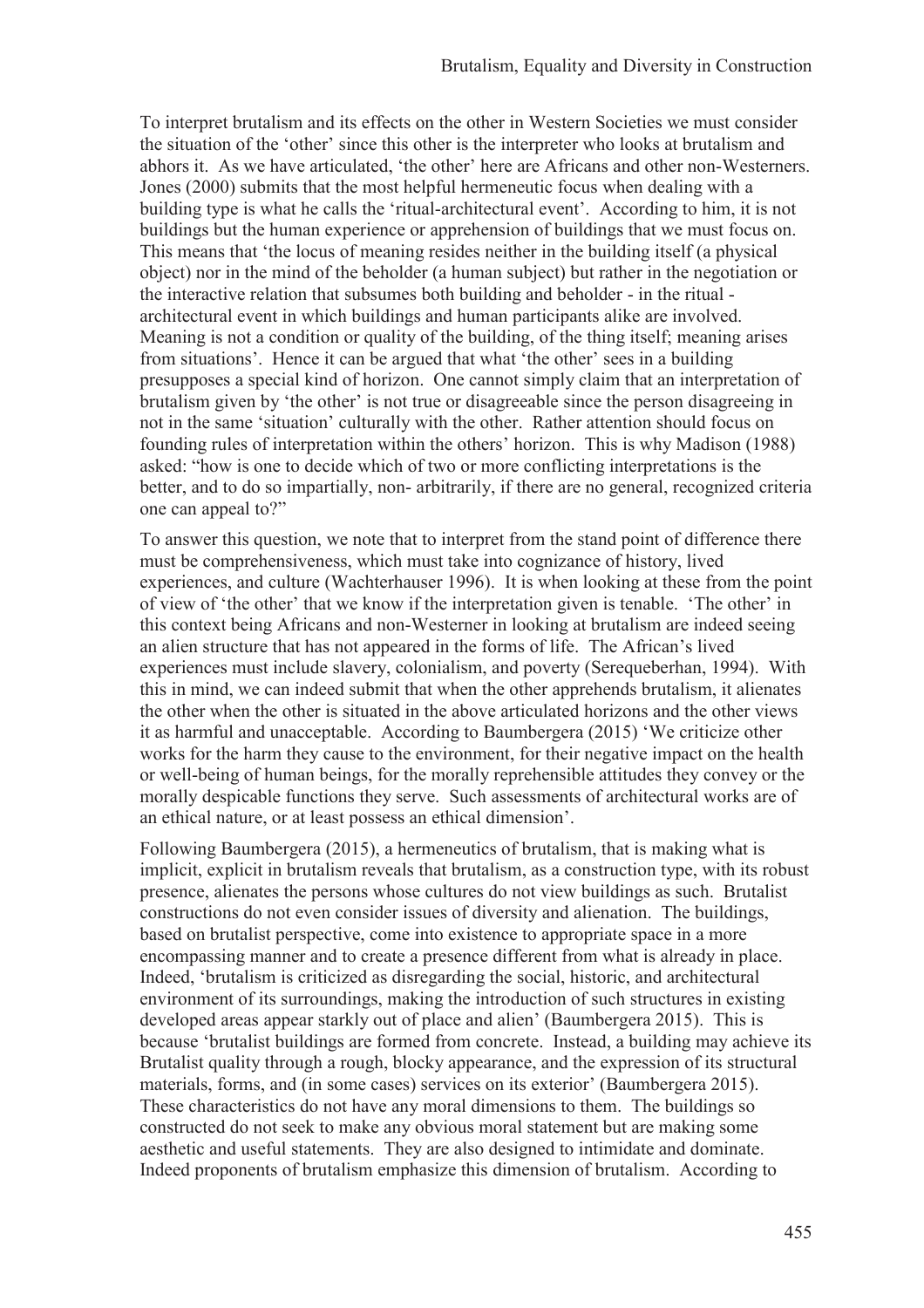(Banham 1955), 'Brutalist would probably reject most of these buildings, from the canon, and so we must, for all of these structures exhibit an excess of suaviter in modo, even if there is plenty of fortiter in re about them. In the last resort what characterizes the New Brutalism in architecture is precisely its brutality, its je-m' enfoutisme, its bloodymindedness'.

When a building is constructed in a city, the builders make certain moral statements without necessarily knowing it. In other words, the builders make moral statements. For instance, the brutalist architects are seeking to build in a robust manner to the extent that a look at their building creates the impression of domination, a conquering of space. Usually Brutalist buildings are massive in their gait and their concrete façade sends out messages of being an accomplishment of size and usefulness. Nonetheless they fail to ask important questions about what the buildings can do to the person that does not have any connection to brutalist architecture. Brutalist architecture arises from the Western tradition and so can indeed be accepted within the Western cultural milieu. Yet, when someone, not psychologically and historically immersed in Western culture views a building constructed in brutalist style, a certain dissonance occurs. This dissonance can be in terms of lack of understanding about the nature, purpose and value of the building or a sensing of detachment from mainstream culture, which is Western. Most 'other' cultures have their own building styles that serve their own purposes within restricted cultural conditions. On coming in contact with Western styles, in particular, brutalism, a conflict ensues. So, brutalist buildings can make moral statements in as much as it causes some mental harm or disorientation in another person, of a non- mainstream culture.

To this extent, a hermeneutical analysis must take into cognizance the moral dimensions of buildings in a brutalist style since issues of accommodating diversity and equality are essentially moral. Baumbergera (2015) analyzed certain objections that can be raised in evaluating the moral dimensions of a building with a hermeneutical circle. According to Baumbergera (2015), while relating the objections to moral assessment of building said that the first objection to morally assessing buildings, 'we morally assess people (their actions, motives, intentions and characters), but it makes no sense to morally evaluate artefacts such as architectural works. Moral evaluations of such works, so the objection goes, are based on a category mistake since moral criticism assumes moral responsibility and thus moral agency, but architectural works have no mental states and can thus not be moral agents'. Baumbergera (2015) did not stop there. He also showcases the futility of thinking in this direction but insisted that 'we morally evaluate architectural works with respect to their impact on individuals and society. A building can, for instance, be ethically criticized because it negatively influences the health, well-being, or behaviour of individuals, and because of its negative social ramifications'.

If it can be said that brutalism as a construction type 'negatively influences the health, well-being or behavior of individuals', then we can infer that when there is a negative influence, the idea of diversity is infringed upon by extension there is really no equal existences in place. If there is an immoral dimension concerning a brutalist construction, it means that someone suffers for it in such a way that it can be said that the brutalist edifice has no respect for individuals and does not care about diversity or equality. Wellner (2000) conceptualized diversity 'as representing a multitude of individual differences and similarities that exist among people. Diversity can encompass many different human characteristics such as race, age, creed, national origin, religion, ethnicity, sexual orientation'. But when there is a superimposition of an idea that does not respect this diversity, that idea is condemned. Brutalists buildings, in its dominating type presence send out the message that 'I am above all else'. It also shows an arrogant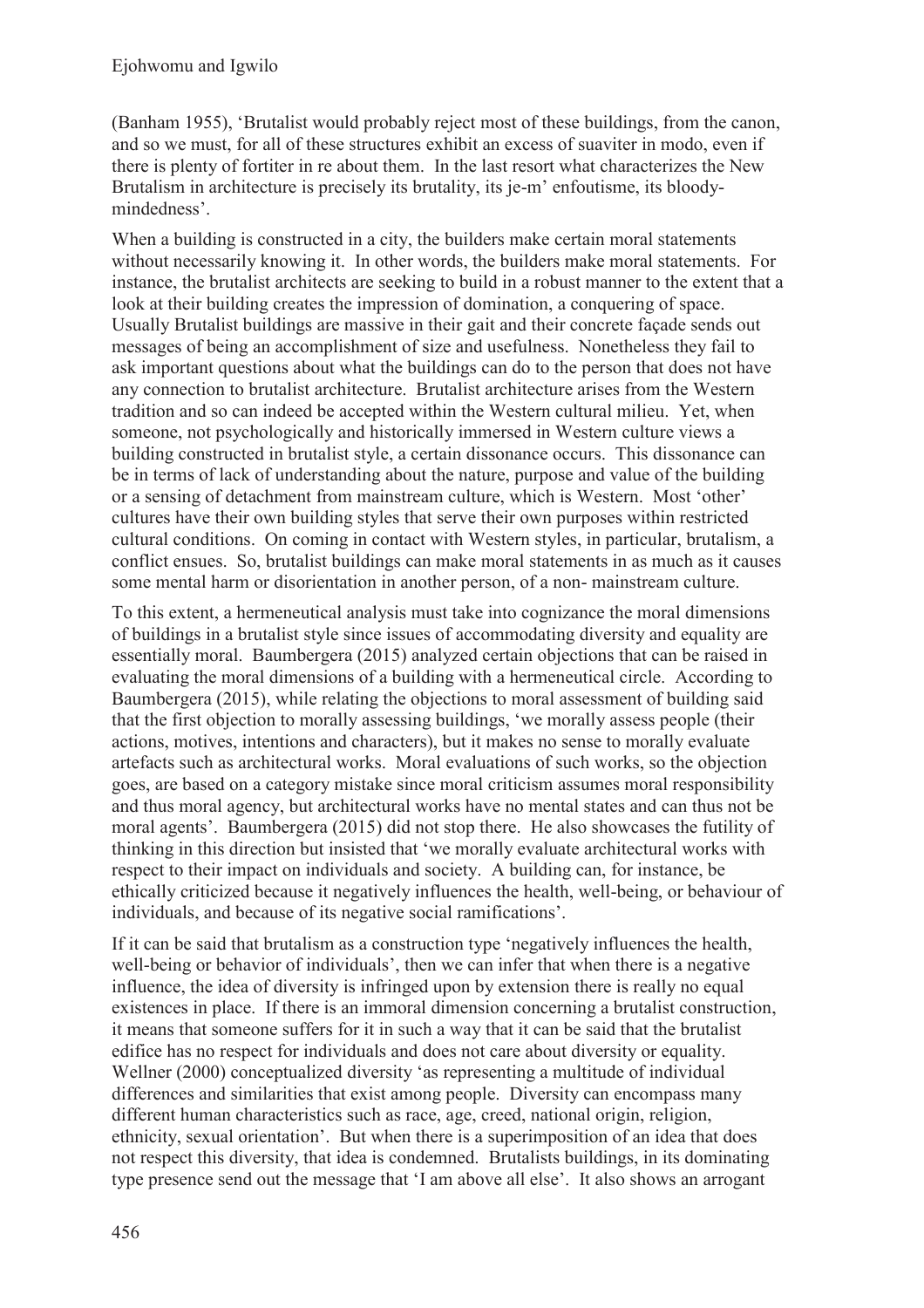posture that seems to minimize all other forms of life around it and this does not augur well with individuals with 'other' sensibilities.

Martin Heidegger stated that dwellings are a form of being-in-the-world. In other words, the buildings we dwell in constitute a form of living experience, which is at the core of our very existence. The building is linked to us fundamentally. In Heidegger (1971) essay "Building Dwelling Thinking", he makes it rather clear that 'dwelling' is not merely conceived of as one's having or possessing an abode or roof over one's head: it rather designates "the main feature of human existence." On the one hand, we are to think of human existence as arising from dwelling''. If we follow Heidegger, it means that when a building type is not acceptable to some people, that building deconstructs human thinking about dwellings and creates a huge problem, the problem of alienation.

### **Towards A Critical Deconstruction of Brutalism, Towards Minimalism**

This work is an ongoing discourse, which is geared towards looking at minimalism as a viable alternative to brutalism. Minimalism, according to (Davis, 2015) is a movement that seeks purity as an expression of aesthetic beauty along with practicality. It reduces form, material, connection, texture and colour to their most basic levels. "Less is more" encapsulates the primary focus of Minimalism, which denies decorum and tradition in search for the simplest way to achieve a structure. Simplicity, austerity, pure craftsmanship unhindered by the guise of extraneous moulding to hide flaws and/or joints, essential material usage and spatial composition devoid of artificial superficiality is the core of minimalism.

The bent of this contemplated minimalism is like Critical Regionalism, a concept in architectural design which is known as 'a synthesis of universal, "modern" elements and individualistic elements derived from local cultures. Critical Regionalist alternatives are more than a postmodern mix of ethno styles but integrate conceptual qualities like local light, perspective, and tectonic quality into a modern architectural framework (Botz-Bornstein 2010). This kind of regionalism can be incorporated into designs derived from brutalism and minimalism to the extent that the location of a building can reflect, as much as possible the cultures where the building stands or intends to stand without 'othering' as such. In other words, a creation of a collage of ideas in building to better represent diversity and inclusivity. There is an understanding that 'othering' is a relational idea in society and cannot be eliminated completely as long as social construction of self is possible. However, there are principles that ought to be applied in designing buildings that cater for the needs of diverse people.

This involves involving people. Rittel (1972) had already suggested that users should be party to the process as it is the knowledge held by a wide range of people affected by a problem, which should be utilized in seeking solutions to that problem. He claimed 'expertise does not reside solely in the professional, but in all those whose interests are affected by a design or planning problem' (Rittel 1972). Rittel saw gaps in the knowledge and expertise of the professionals, i.e. a degree of ignorance on their part, which can only be filled by other people, and succinctly emphasized this point by introducing the concept of a symmetry of ignorance. It is ignorance therefore to go ahead and ignore diversity in designs.

### **CONCLUSION**

The submission of this paper is that brutalism architecture can be jettisoned per se, although not completely. Its strengths, in the skilful appropriation of space, can be harnessed and used to form a kind of minimalist brutalism augmented by regionalism,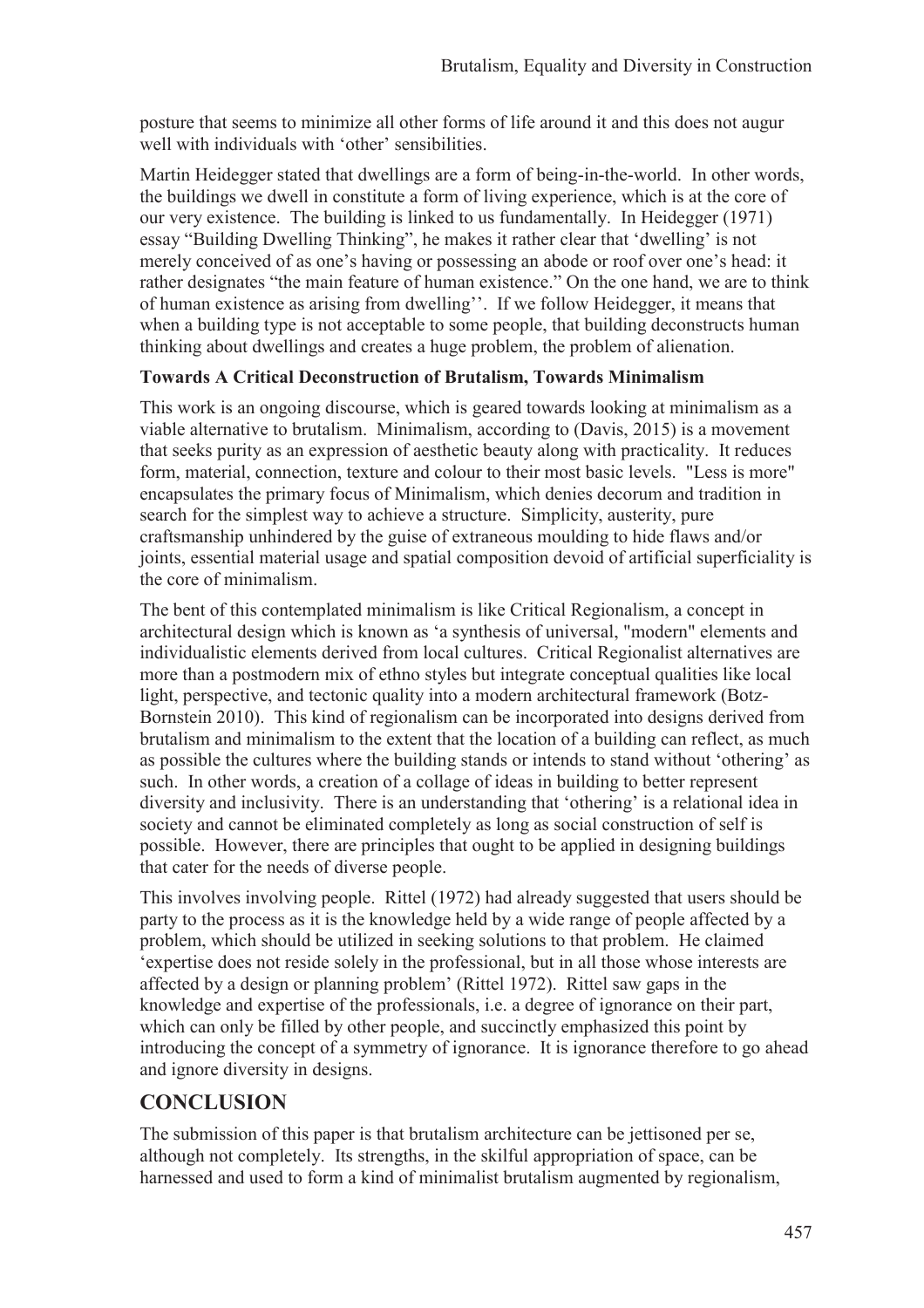such that the local content, as diverse as it is, enters into the façade of brutal architecture. Brutalism as it is today, squares with traditional epistemology to the extent that it suggests a Universalist, a-historical gait, in which everyone ought to accept despite our different horizons. It is appropriating a reductionist cognitive process and suggests that an A-historical conception of the knower as one who stands outside of that which is known and imposes meaning upon it is possible. This indeed needs to be questioned in an era of diversity of conceptual schemes and forms of life. This is why a hermeneutics analysis of brutalism done here is inevitable and the analysis done in this paper, suggest that a minimalist architecture, augmented with critical regionalism can be incorporated into brutalism to accommodate diverse horizons.

## **REFERENCES**

Baumberger, C (2015) Ethical criticism of Architecture. *Architecture Philosophy*, **1**(2), 179-197.

- Banham, R (1955) The New Brutalism. *Architectural Review*.
- Botz-Bornstein, T (2010) Is critical regionalist philosophy possible? *Comparative and Continental Philosophy*, **2**(1), 11-25.
- Darlrymple, T (2009) *The Architect As Totalitarian: Le Corbusiers Baleful Influence Art And Culture*. Available from https://www.city-journal.org/html/architect-totalitarian-13246.html [Assessed 16th June].
- Davis, J (2015) Minimalism. Available from https://www.quora.com/What-is-minimalism-inarchitecture [Assessed 6th April].
- Derrida, J (1978) *Writing and Difference (Translated Alan Bass)*. Chicago, Il: University of Chicago Press, 111.
- Gadamer, H-G (1989) *Truth and Method*. London: Sheed and Ward.
- Gellner, E (1983) *Nations and Nationalism*. New York: Cornell University Press, 58.
- Gettier, E (1963) Is justified true belief knowledge? *Analysis*, **23**(6), 121-123.
- Habermas, J (1987) *Knowledge & Human Interest*. Oxford: Polity Press.
- Hauvel, D (2015) Between Brutalists: The Banham Hypothesis and the Smithson Way of Life. *The Journal of Architecture*, **20**(2), 293-308.
- Heidegger, M (1971) Building Dwelling Thinking. As quoted in Aurenque, D (2016) Heidegger on thinking about ethos and man's dwelling. *Architecture Philosophy*, **2**(1), 39-53.
- Jacob, R (2013) *Ugly*, Clog: Brutalism, 127.
- Jones, L (2000) *The Hermeneutics of Sacred Architecture: Experience, Interpretation, Comparison*. Cambridge, MA: Harvard University Press.
- Levinas, E (1981) *Otherwise than Being or Beyond Essence (Translated Alphonso Lingis)*. Dordrecht: Kluwer Academic Publishers.
- Kibert, J, Sendzimir, J, Guy, B (Eds.) (2002) *Construction Ecology: Nature as a Basis for Green Buildings*. New York: Spon Press.
- MacArthur, J (2005) The Nomenclature of Style: Brutalism, Minimalism, Art History and Visual Style in Architecture Journals. *Architectural Theory Review*, **10**(2), 100-108.
- Maddox, R (1985) Contemporary hermeneutic philosophy and theological studies. *Religious Studies*, **21**(4), 517-529.
- Madison, G B (1988) *The Hermeneutics of Postmodernity*. Bloomington, IN: Indiana University Press.